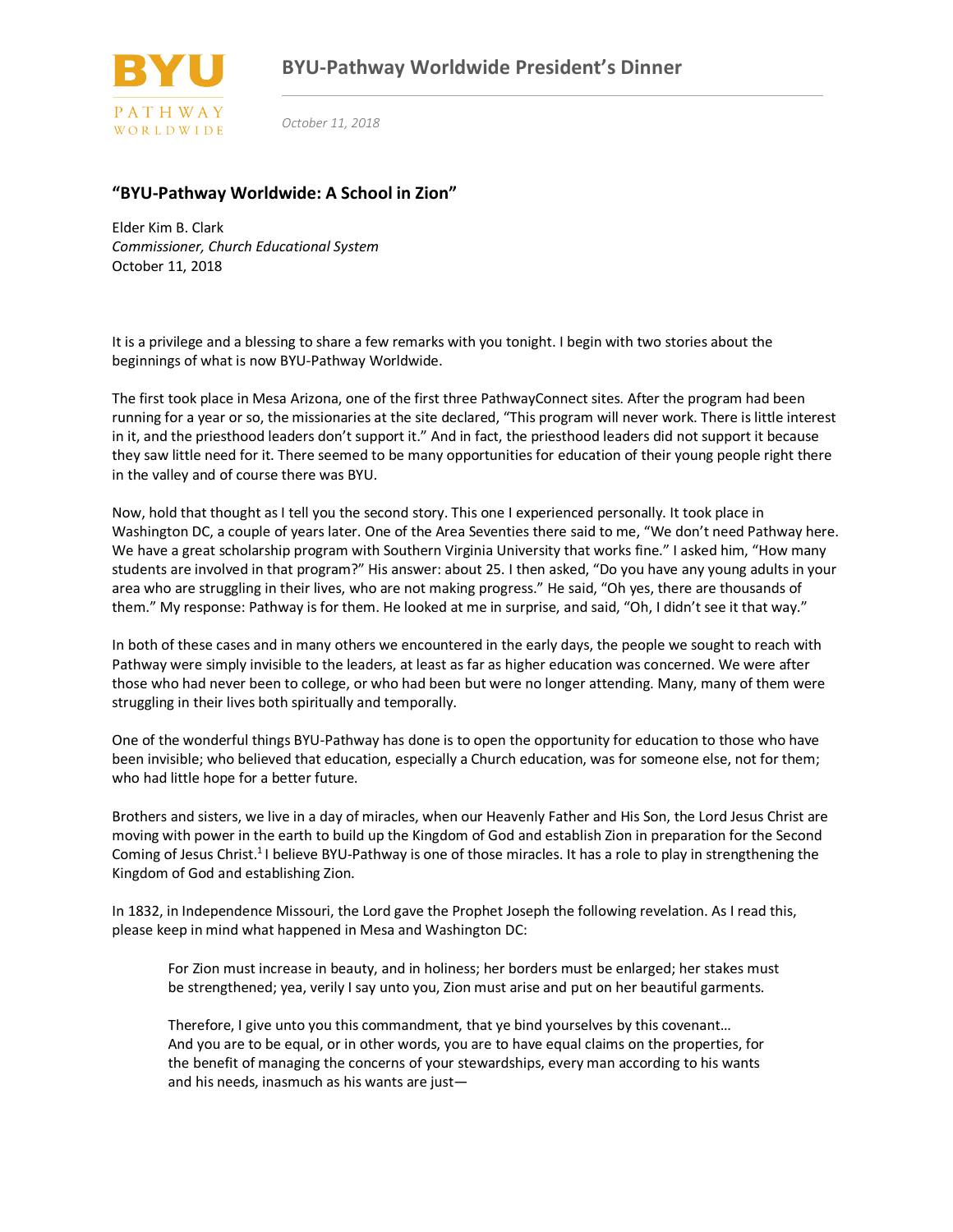And all this for the benefit of the church of the living God, that every man may improve upon his talent, that every man may gain other talents, yea, even an hundred fold, to be cast into the Lord's storehouse, to become the common property of the whole church— Every man seeking the interest of his neighbor, and doing all things with an eye single to the glory of God.<sup>2</sup>

This is the spirit and power of the law of consecration. It is essential in establishing Zion, where there are no poor – in spirit, in opportunity, in necessities of life – among us. $3$ 

What the Lord describes in these verses stands in sharp contrast to this scene from the Book of Mormon:

But it came to pass in the twenty and ninth year there began to be some disputings among the people; and some were lifted up unto pride and boastings because of their exceedingly great riches, yea, even unto great persecutions;

For there were many merchants in the land, and also many lawyers, and many officers.

And the people began to be distinguished by ranks, according to their riches and their chances for learning; yea, some were ignorant because of their poverty, and others did receive great learning because of their riches.<sup>4</sup>

Like that time in the land of the Nephites, we live in a world society in which there is great inequality in opportunities to learn.<sup>5</sup> Even in a country as developed and wealthy as the United States of America, 40 percent of people age 18-30 have a high school education or less, and almost 20 percent have some college, but left without getting any kind of degree.<sup>6</sup> This is a time when education beyond high school and the acquisition of valuable skills developed through higher education are more important than ever. Those with a high school education or less, or who have started but not finished a program of higher education face a large gap in opportunities for productive work and income.<sup>7</sup> We know from our experience with BYU-Pathway and the studies of many others that much of this gap has its roots in the absence of access to, and opportunity for, learning.<sup>8</sup>

The Lord has put BYU-Pathway on the earth to open up those opportunities for our brothers and sisters who have been educationally invisible for a long time. Many of them fear they cannot do the work of higher education. Many of them see the cost of education as a huge barrier. Many of them have been told all of their lives that education and learning is not for them. Many of them have believed that false doctrine, until now.

Along with all of the institutions of the Church Educational System, BYU-Pathway is here so that those who choose to participate will find new hope for the future. If they choose to enroll and work hard they will improve upon their God-given talents, and gain other talents, even an hundred fold. BYU-Pathway has come in this time so that our brothers and sisters can strengthen themselves and their families, and contribute in a more powerful way to the building up of the Kingdom of God and the establishment of Zion. And all this, so that Zion may grow in beauty and holiness, her stakes strengthened and her people prepared for the Second Coming of the Lord.

President Russell M. Nelson has made it clear that to prepare for the Lord all of us must rise up and

- Do our duty as God's mighty army
- Truly receive the Holy Ghost
- Open the heavens through personal purity, exact obedience, earnest seeking, daily feasting in the Book of Mormon and commitment to family history and temple work.
- Stretch beyond our current ability to receive personal revelation
- Minister to our brothers and sisters in the Lord's way, with His power and His love.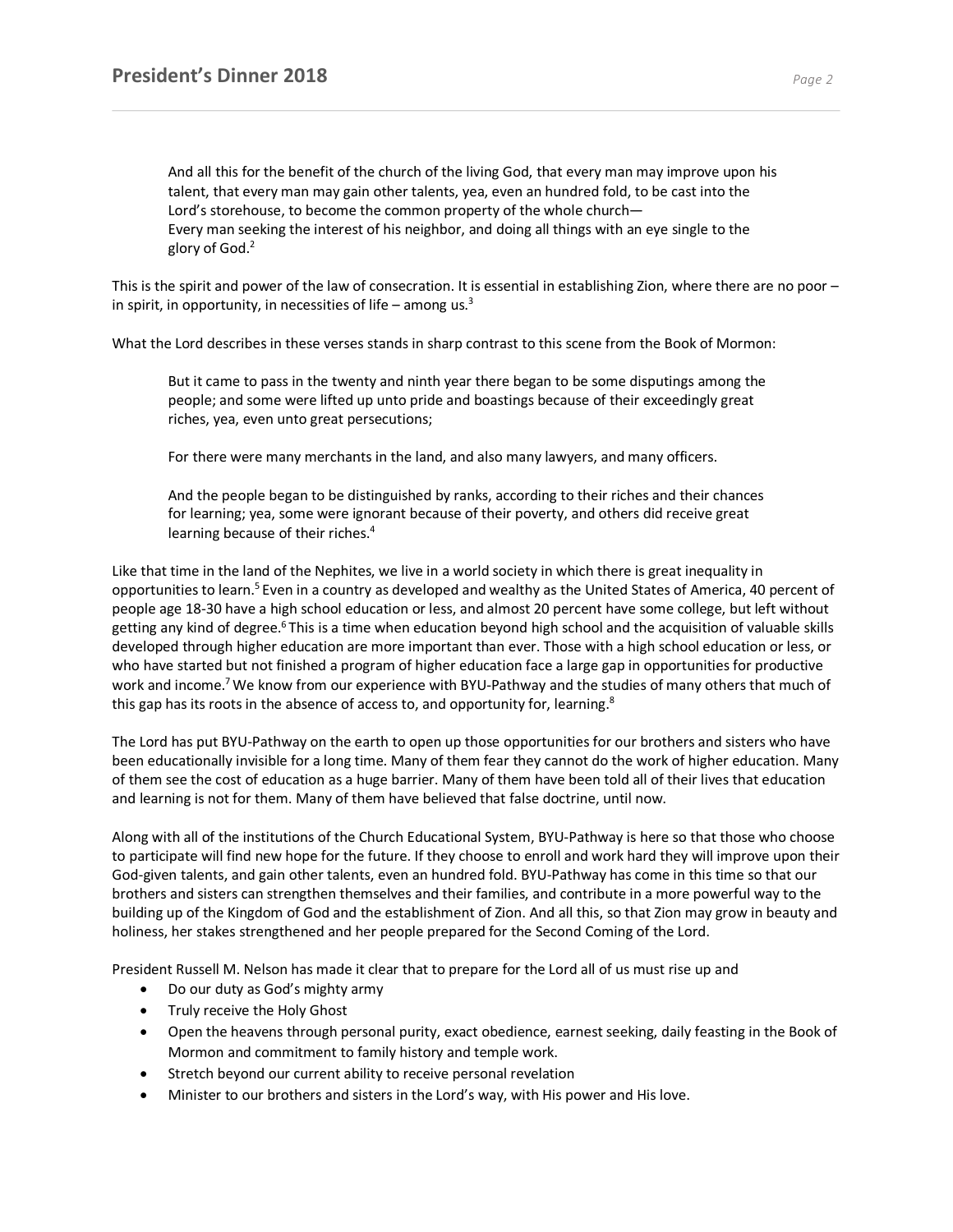When people enroll in and complete PathwayConnect, and continue on to do a certificate, and even a degree, they rise up as the Prophet has called us to do. Many of the students are not active in the Church when they start PathwayConnect. Many face serious struggles spiritually and temporally. Even those who are active in the Church step up to a greater level of spirituality and faithfulness.

Let me describe what happens to these good people when they fully engage in the weekly gatherings, the online courses and the religious education classes in Pathway.

## **First, the Gospel goes down deeper into their hearts**

- They exercise greater faith in Jesus Christ and have greater hope in Him. They see the opportunity and they feel that wonderful hope that the Savior gives us. But they have to act on that faith and that hope.
- PathwayConnect and the certificate programs are real school and they can be hard. The students have to overcome their fears, and they have to develop new understanding and new skills. They have to study! And they have to sustain all of that over many, many months, even years. They see that they cannot realize their hopes without prayer and without the Lord's blessings. The Atonement of Jesus Christ becomes immediate and real in their daily lives.
- They are immersed in the scriptures, in the Gospel of Jesus Christ, and in the Spirit of the Lord. This is a central part of PathwayConnect.
- I believe one of the most important things that happens to our students is the gratitude that wells up in them as they experience the Lord's love. For them, PathwayConnect is an expression of the love of Jesus Christ for them. They go to Church and partake of the sacrament with renewed love for Him, and gratitude for His blessings.

## **Second, they learn how to learn deeply; they become lifelong learners**

- The courses are well designed and full of useful knowledge to be sure, but there is more in the design than the knowledge in the courses. The model of learning that underlies BYU-Pathway calls for the students to take responsibility for their learning and to take action. They learn how to learn deeply: to gain knowledge, to take effective righteous action, and with the Lord's help to become more and more like Him.
- The students grow in confidence -- confidence in the Lord, and confidence that with His help they can do hard things. They grow in diligence, and capacity for hard work. They grow in humility in their reliance on the Lord. They develop their talents, and new skills that have value in work, in their communities and in their families.
- I believe one of the most important things they learn is the power of unity of heart and mind. The Thursday night gatherings are remarkable experiences. Students bond together, learn to help each other succeed, and learn how to love and appreciate one another. Every week they see the power of the Lord's promise: "…where two or three are gathered together in my name, there I am in the midst of them."9

## **Third, Pathway students strengthen their capacity to lead and support their families**

• Of course, everything I have noted so far will help students find better jobs to support their families. But Pathway is also a powerful leadership development experience. Students learn how to establish a vision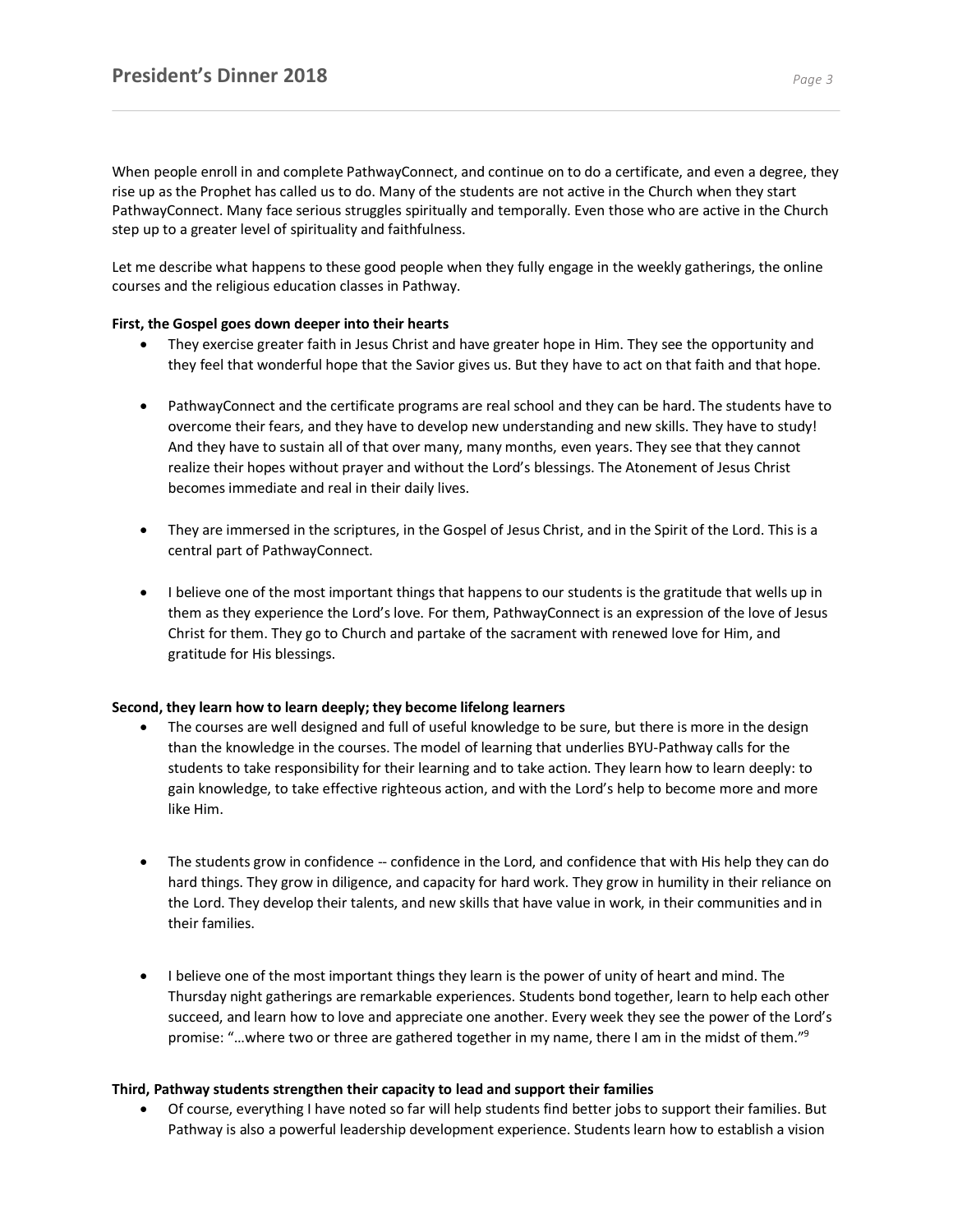for their lives and their families, how to set goals, how to plan, and how to carry out their plans. The students learn how to teach, and how to engage others in learning together.

• All of these experiences will help them lead their families. But there is one thing more I want to emphasize. Their very participation in the program, their very diligence in carrying it through, their work, their prayers, their righteousness, their seeking the Holy Ghost, all of this sets a powerful example for their families. In this way, the students who truly engage in PathwayConnect, and go on to certificates and degrees, will establish in their homes a house of learning. As the Gospel goes down deep in their hearts, as they learn to learn deeply for a lifetime, and as they strengthen their support of their families in righteousness, God will bless them to lead their families to eternal life, and to prepare the world for the Second Coming of Jesus Christ.

When you think about BYU-Pathway I want you to think about it this way. It is not just another online educational organization. It is a critical part of the Lord's plan for the gathering of scattered Israel, for strengthening the stakes of Zion, and for preparing the world for His return. It joins with all the other amazing things the Lord is doing in Church Education, in family history and temple work, in teaching in the Lord's way, in missionary work, in doctrinal mastery in seminary, in focusing our attention on the ordinance of the sacrament and keeping the sabbath day holy, and many other things. This is the Lord's holy work, and He is hastening His work.

Let me illustrate the hastening with this fact. When the Pathway program that eventually became BYU-Pathway Worldwide was officially approved by the Church Board of Education in April of 2011, there were 365 students enrolled, in 23 sites. In 2018, we have served 42,000 students, in 575 sites. Think about that for a moment. In seven years, we have gone from 365 students to 42,000.

I also am happy to tell you that BYU-Pathway is flourishing in Mesa, Arizona, and in Washington DC. In Mesa we have over 400 students enrolled this term, and more than 3400 have been served to date. In Washington DC, we have 125 students enrolled and almost 1000 have been served to date.

Now let me put all of this in context for you. Those 42,000 students include young adults 18-30, and older adults over 30. This is a remarkable number of students all across the world. But let's look at the size of the target group for BYU-Pathway — that is members of the Church who have not had any higher education, and those who have had some but are no longer in school. How big would that group be?

A rough and ready answer for 2018 is 3-4 million.<sup>10</sup> 42,000 in seven years is amazing, but there is a lot of opportunity out there, and a lot of work to be done.

In 1833, during a time of severe persecution, the Lord gave this revelation to the Prophet Joseph Smith, recorded in the  $97<sup>th</sup>$  section of the Doctrine and Covenants.

Behold, I say unto you, concerning the school in Zion, I, the Lord, am well pleased that there should be a school in Zion…

Verily I say unto you, all among them who know their hearts are honest, and are broken, and their spirits contrite, and are willing to observe their covenants by sacrifice—yea, every sacrifice which I, the Lord, shall command—they are accepted of me.